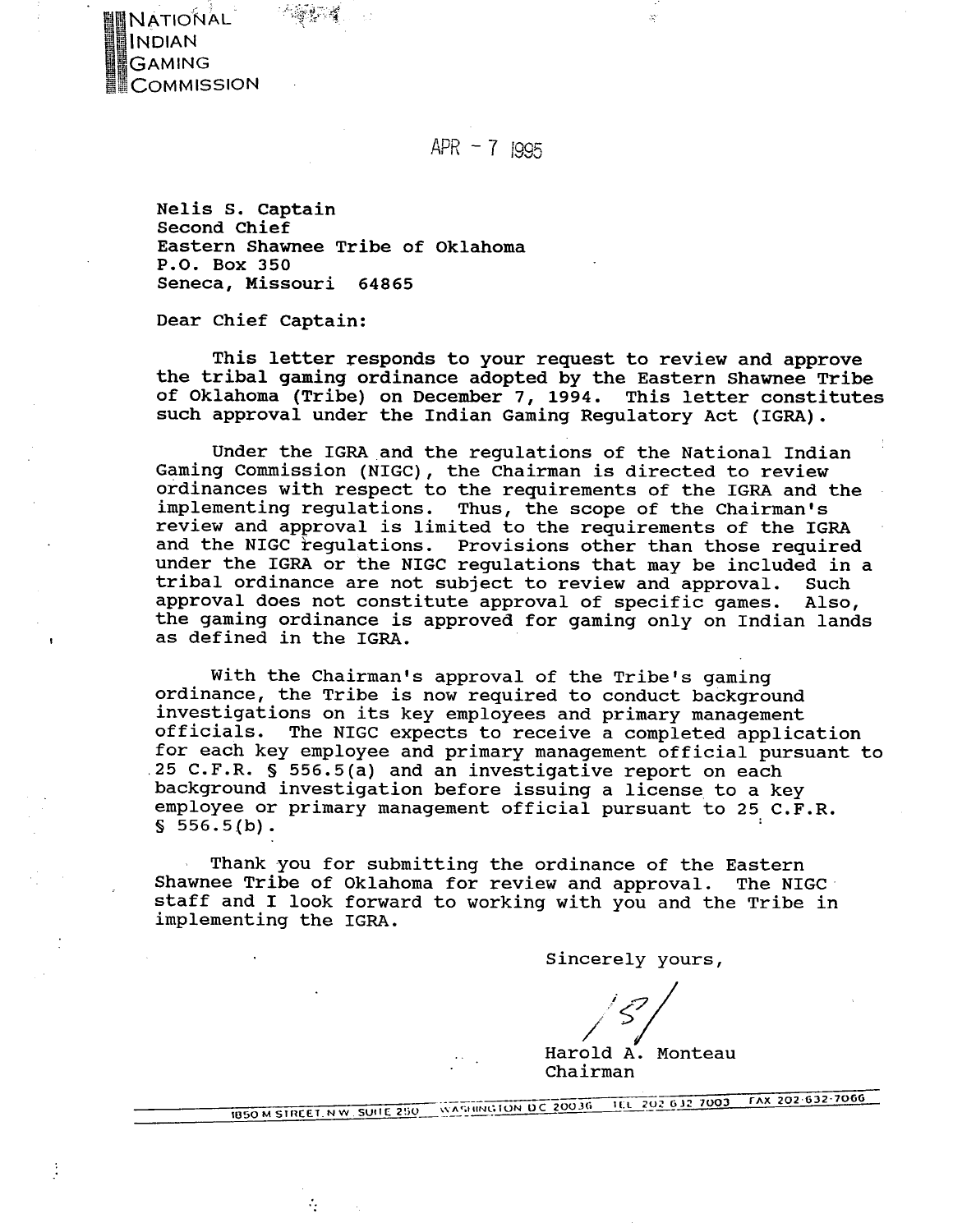

# EASTERN SHAWNEE TRIBE OF OKLAHOMA

P.O. Box 350 • Seneca, MO 64865 • (918) 666-2435 • (417) 776-2435

RESOLUTION

KESO1,UTION NUMBER **12794- 1** 

 $WHEREAS$ , the Eastern Shawnee Tribe of Oklahoma's Business Committee is empowered to act

behalf of the Tribe as **pcr** Article **IX** of the Constitution of the Tribe, and

 $WHEREAS$ , the Eastern Shawnee Tribe is a Federally recognized Tribe, and

WHEREAS, the Eastern Shawnee Tribe of Oklahoma is committed to the concept of Indian Tribes functioning as governments, and

WHEREAS, , the Tribe in order to maintain and expand its capabilities in strengthening the Tribe in becoming more self-sufficient does place emphasis on economic development, a sound management structure, an informed knowledgeable governing body, as well as Tribal Members, and

WHEREAS, no elected official will benefit from this.

NOW THEREFORE BE IT RESOLVED, that the Business Committee does here by approve the attached Gaming Ordinance subject to amendment as required and said Gaming Ordinance will become effective immediately.

# **CERTIFICATION**

The foregoing action being duly taken at a regular Business Committee meeting of the Eastern Shawnec Tribe of Oklahoma conducted on 12-07-94 with a quorum present and voting. The vote reflecting  $\mathcal{L}$  for,  $\mathcal{O}$  against,  $\mathcal{O}$ abstaining. MOTION CARRIED  $X$  YES or NO.

Nelis S. Captain, 2nd Chief<br>Eastern Shawnee Tribe of Oklahoma

Debra Scribner, Secretary Eastern Shawnee Tribe of Oklahoma

**EXECUTIVE BRANCH** 

Vetoed: [Yes \_\_ ], [No  $\angle$ ] Date:  $\angle$   $\angle$   $\frac{\sqrt{2}}{2}$  Time:  $\angle$   $\angle$   $\angle$   $\triangle$   $\angle$   $\angle$   $\angle$ 

George J. Captain, Chief **Eastern** Shawnee Tribe of Oklahoma

Exhibit Cpageii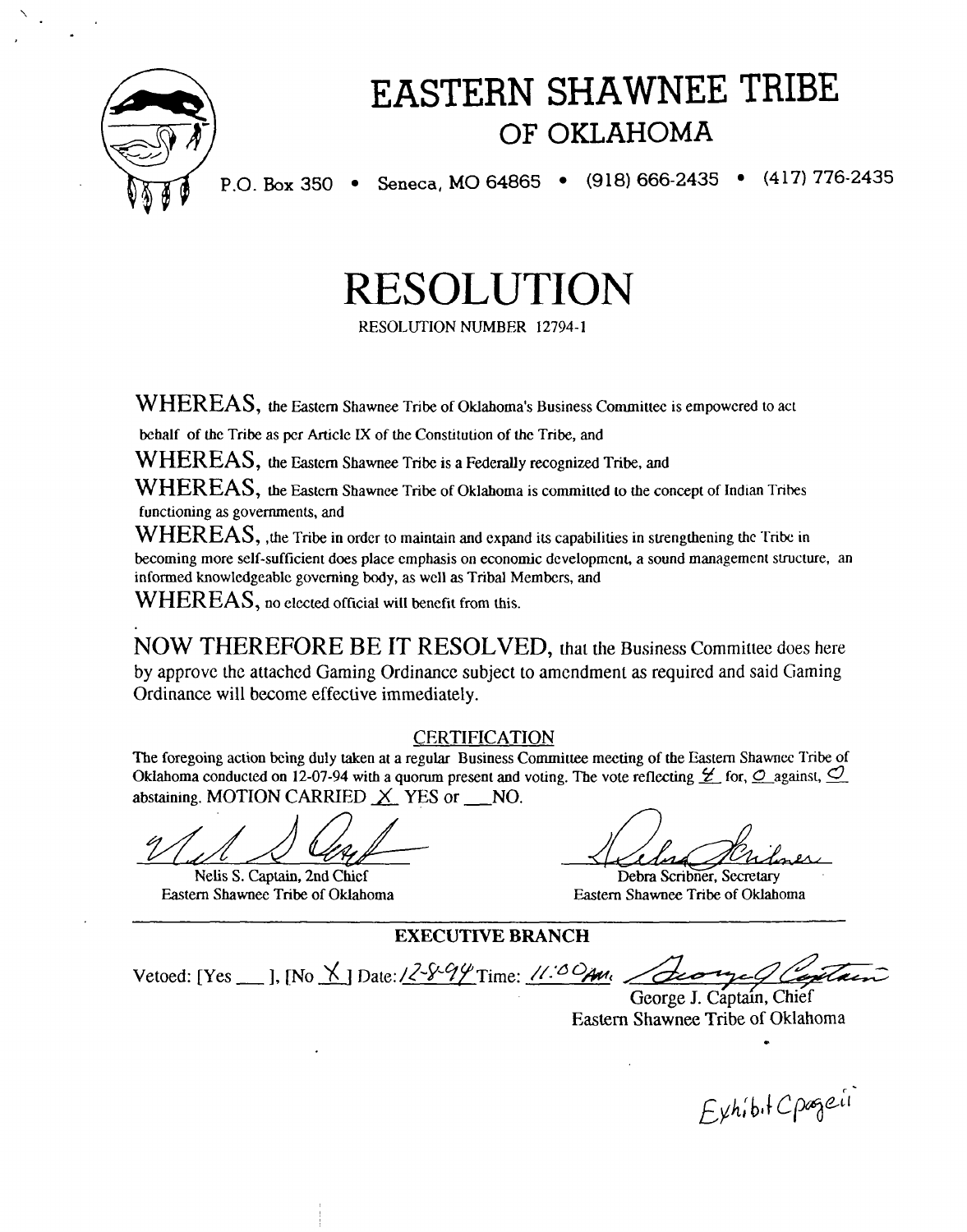# **EASTERN SHAWNEE GAMING CODE**

 $\ddot{\phantom{a}}$ 

**December 7, 1994** 

 $\pm$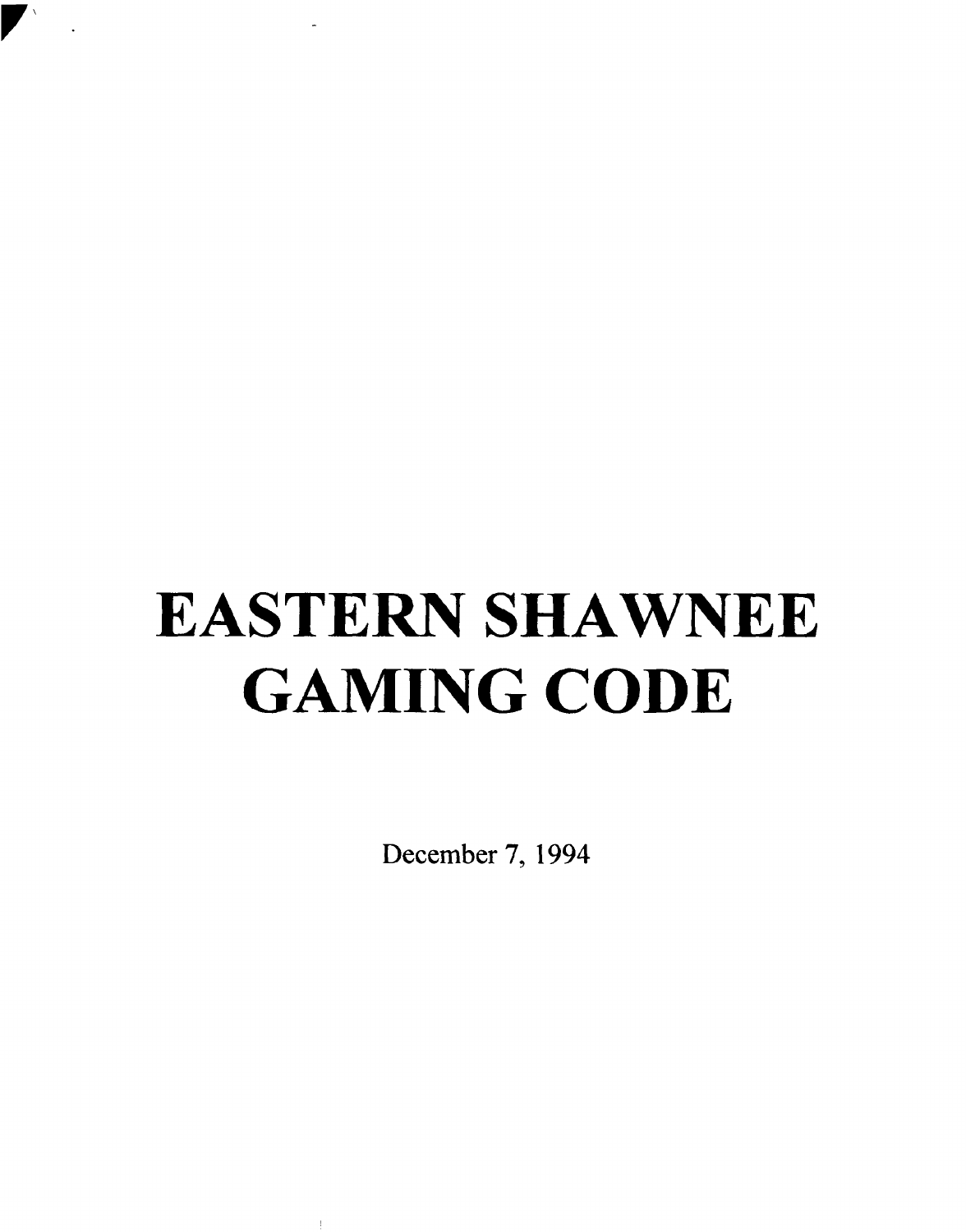# **EASTERN SHAWNEE GAMING CODE**

#### 1001. **Pumose**

The Eastern Shawnee Tribe of Oklahoma (hereinafter "Tribe") hereby enacts this ordinance in order to set the terms for gaming operations on Tribal lands.

# 1002. **Gaming Authorized**

Class 11 gaming as defined in the Indian Gaming Regulatory Act, P.L. 100-447, 25 U.S.C. 2703 Section (7) ss (a) ("IGRA") and by the regulations promulgated by the National Indian Gaming Commission at 25 C.F.R. ss 502.3 (as published in the Federal Register at 57 FR 1238- 12393, April 9, 1992) is hereby authorized. Class 1 1 1 gaming as defined in the Indian Gaming Regulatory Act, P.L. 100-447, 25 U.S.C. 2703 Section **(8),** and by regulations promulgated by the National Indian Gaming Commission, is authorized only to the extent allowed by such law and pursuant to an approved Tribal State Compact.

## 1003. **Ownership of Gaming**

The Tribe shall have the sole propriety interest in and responsibility for the conduct of any gaming operation authorized by this ordinance.

# 1004. **Use of Gaming Revenue**

A. Net revenues from gaming shall be used only for the following purposes: to fund tribal government operations and programs: provide for the general welfare of the Tribe and its members: promote Tribal economic development: donate to charitable organizations: or help hnd operations of local government agencies.

B. No Per Capita payments to tribal members shall be made fiom Gaming Revenue unless pursuant to IGRA, 2710 Section (I **1)** ss (3).

# 1005. **Audit**

A. The Tribe shall cause to be conducted annually an independent audit of gaming operations and shall submit the resulting audit reports to the National Indian Gaming Commission.

**B.** All gaming related contracts that result in the purchase of supplies, services, or concessions in excess of \$25,000.00 annually, except contracts for professional legal and accounting services, shall be specifically included within the scope of the audit that is described in subsection A above this section.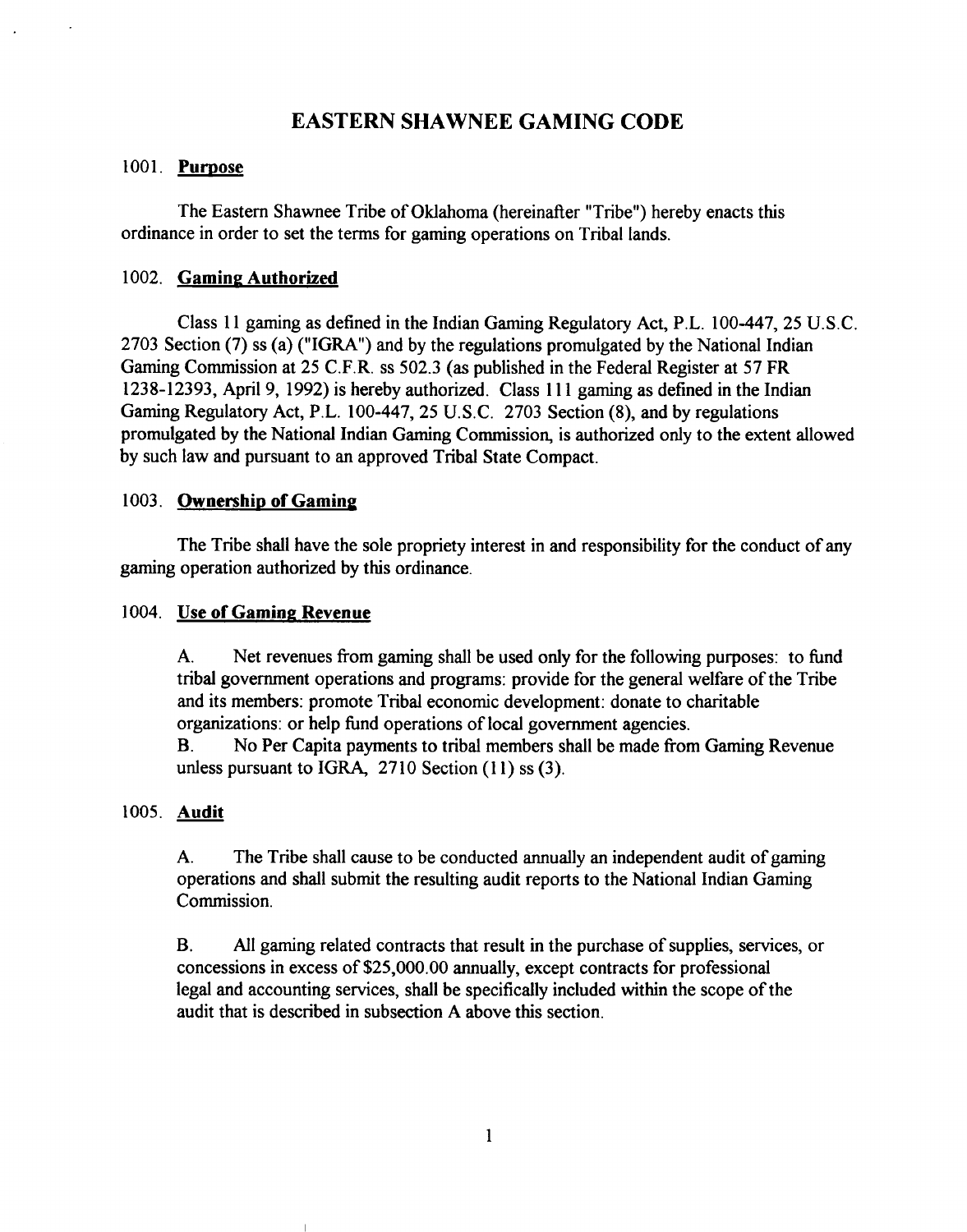# 1006. **Protection of the Environment and Public Health and Safetv**

All gaming facilities shall be constructed, maintained and operated in a manner that adequately protects the environment and the public health and safety.

# 1007. Licenses for Key Employees and Primary Management Officials

The Tribe shall ensure that the policies and procedures set out in this section are implemented with respect to key employees enterprise operated on Indian lands.

A. Definitions

For the purposes of this section, the following definitions apply:

- 1. Kev employee means
	- (a) A person who performs one or more of the following functions:
		- $(1)$ Bingo caller;
		- Counting room supervisor;  $(2)$
		- Chief of security;  $(3)$
		- Custodian of gaming supplies or cash;  $(4)$
		- $(5)$ Floor manager;
		- $(6)$ Pit boss;
		- $(7)$ Dealer;
		- Croupier;  $(8)$
		- Approver of credit; or  $(9)$
		- Custodian of gambling devices including persons with  $(10)$ access to cash and accounting records within such devices:
	- (b) If not otherwise included, any other person whose total cash compensation is in excess of \$50,00 per year; or
	- (c) If not otherwise included, the four must highly compensated persons in the gaming operation.
- 2. Primary management official means
	- (a) The person having management responsibility for a management contract;
	- b) Any person who has authority:
		- (1) To hire and fire employees; or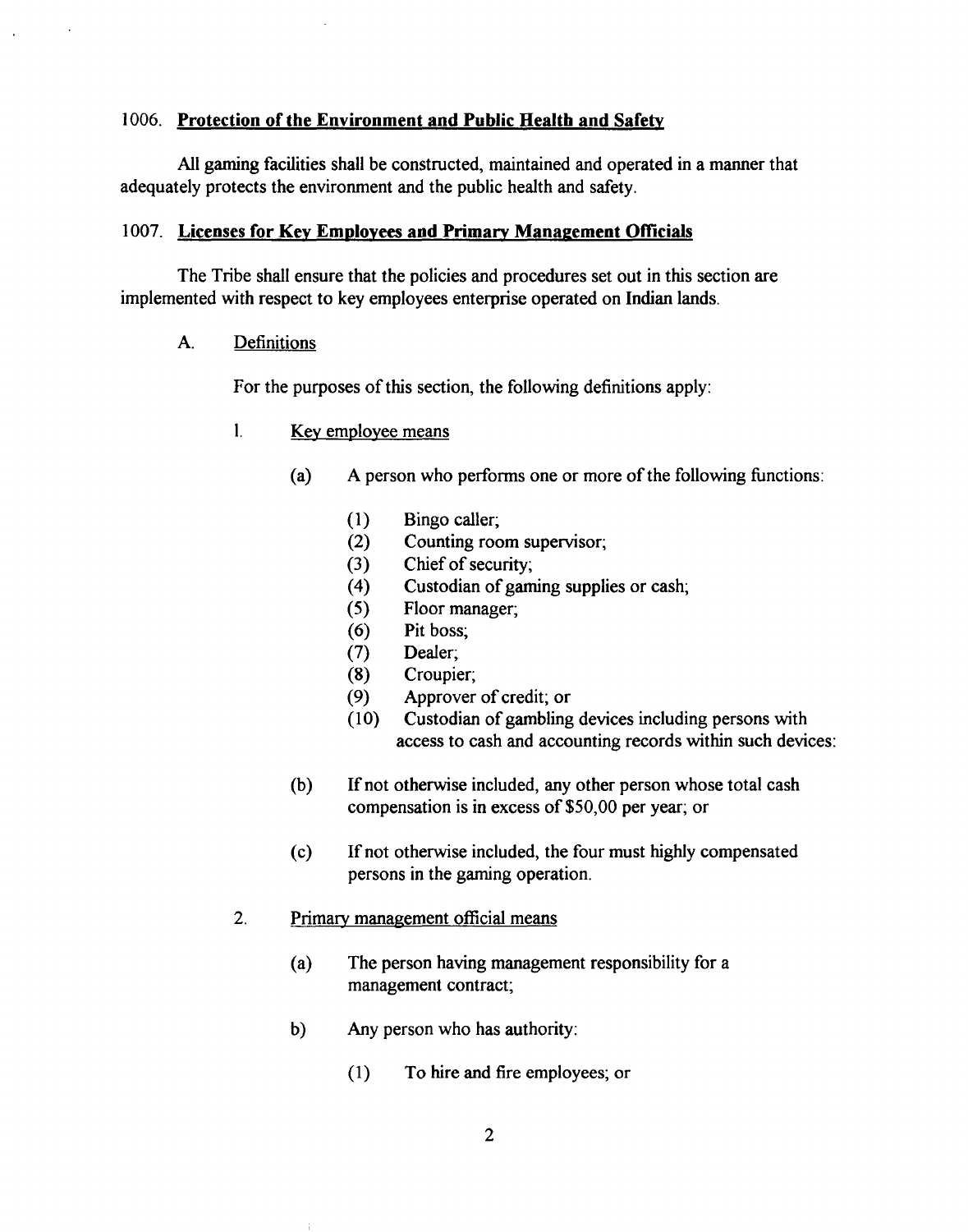- **(2)** To set up working policy for the gaming operation; or
- (c) The chief financial officer or other person who has financial management responsibility.

# B. Application Forms

1. The following notice shall be placed on the application form for a key employee or a primary management official before that form is filled out by an application:

In compliance with the privacy Act of 1974, the following information is provided: Solicitation of the information on this form is authorized by 25 U.S.C. 2701 et seq. The purpose of the requested information is to determine the eligibility of individuals to be employed in a gaming operation. The information will be used by National Indian Gaming Commission members and staff who have need for the information in the performance of their official duties. The information may be disclosed to appropriate Federal, Tribal, State, local, or foreign law enforcement and regulatory agencies when relevant to civil, criminal or regulatory investigations or prosecutions or when pursuant to a requirement by a tribe or the National Indian Gaming Commission in connection with the hiring or firing of an employee, the issuance or revocation of a gaming license, or investigations of activities while associated with a Tribe or a gaming operation. Failure to consent to the disclosures indicated in this notice will result in a Tribe's being unable to hire you in a primary management official or key employee position. The disclosure of your Social Security Number (SSN) is voluntary. However, failure to supply a SSN may result in errors in processing your application.

**2.** Existing key employees and primary management officials shall be notified in writing that they shall either:

- (a) Complete a new application form that contains a Privacy Act notice;
- (b) Sign a statement that contains the Privacy Act notice and consent to the routine uses described in that notice.

**3.** The following notice shall be placed on the application form for a key employee or a primary official before that form is filled out by an applicant:

A false statement on any part of your application may be grounds for not hiring you, or for firing you after you begin work. Also, you may be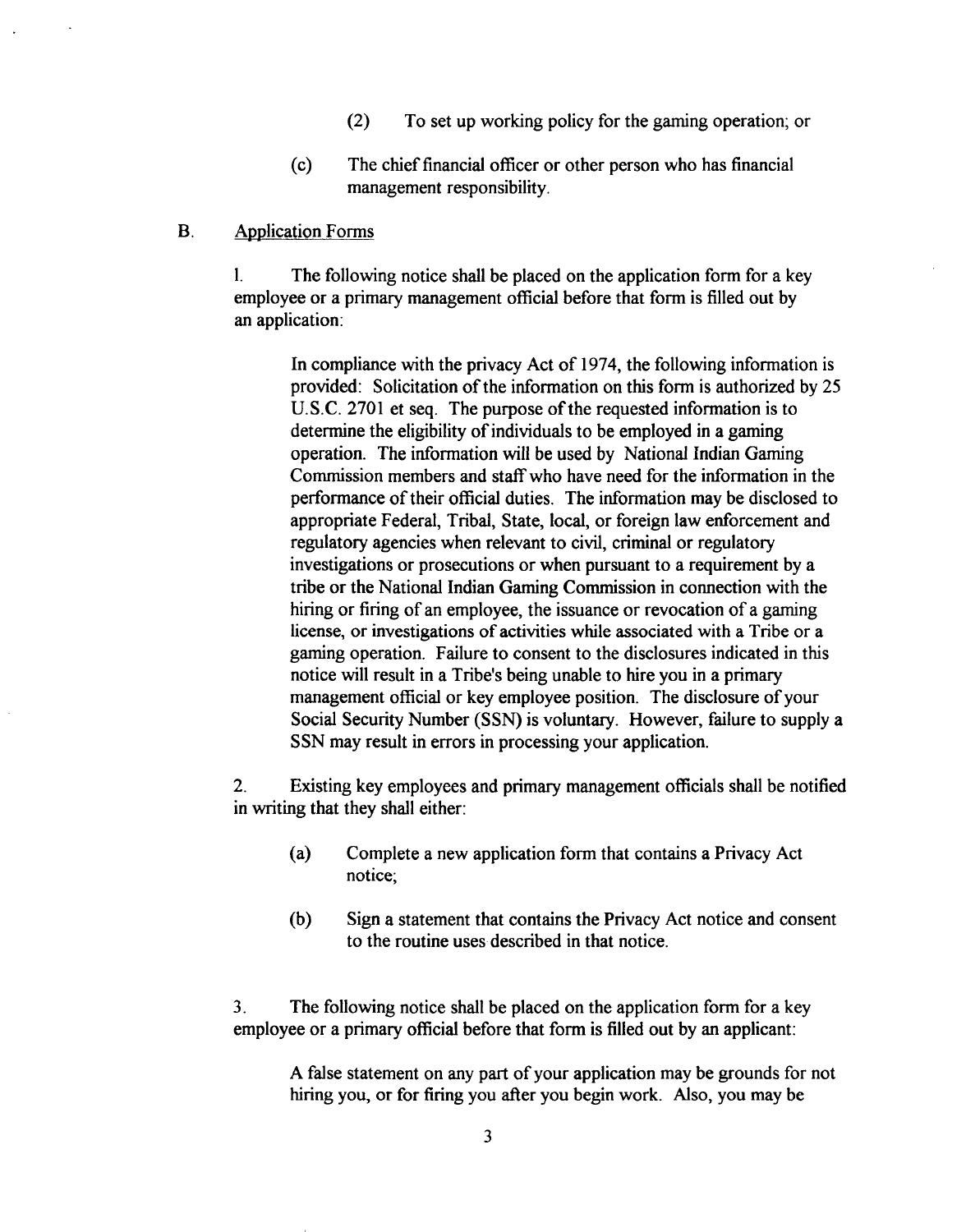punished by fine or imprisonment. (US. Code, title 18, section 1001.)

4. The Tribe shall notify in writing existing key employees and primary management officials that they shall either:

- (a) Complete a new application form that contains a notice regarding false statements; or
- (b) Sign a statement that contains the notice regarding false statements.

#### $\overline{C}$ . Background Investigations

**1.** The Tribe shall request from each primary management official and from each key employee all of the following information:

- (a) Full name, other names used (oral or written), social security number (s), birth date, place of birth, citizenship, gender, all languages (spoken or written);
- (b) Currently and for the previous **5** years: business and employment positions held, ownership interests in those businesses, business and residence addresses, and drivers license numbers;
- (c) The names and current addresses of at least three personal references, including one personal reference who was acquainted with the applicant during each period of residence listed under paragraph (1) (b) of the section;
- (d) Current business and residence telephone numbers;
- (e) A description of any existing and previous business relationships with Indian Tribes, including ownership interests in those businesses;
- $(0)$  A description of any existing and previous business relationships with the gaming industry generally, including ownership interests in those businesses;
- **(g)** The name and address of any licensing or regulatory agency with which the person has filed an application for a license or permit related to gaming, whether or not such license or permit was granted;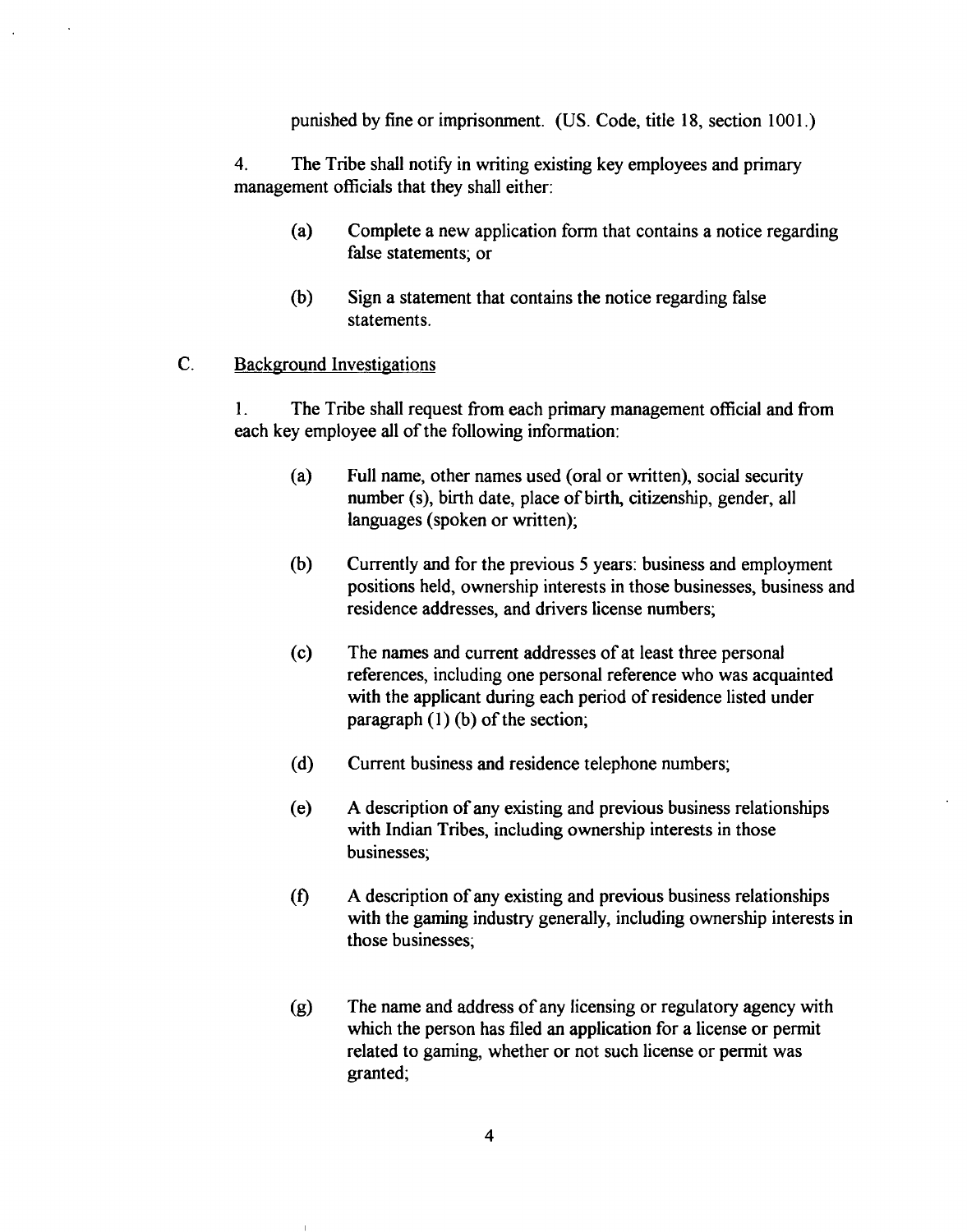- (h) For each felony for which there is an ongoing prosecution or a conviction, the charge, the name and address of the court involved, and the date and disposition if any;
- (i) For each misdemeanor conviction or ongoing misdemeanor prosecution (excluding minor traffic violations), within 10 years of the date of the application, the name and address of the court involved and the date and disposition;
- (j) For each criminal charge (excluding minor traffic charges), whether or not there is a conviction, if such criminal charge is within 10 years of the date of the application and is not otherwise listed pursuant to paragraph  $(1)$  (h) or  $(1)$  (i) or this section, the criminal charge, the name and address of the criminal charge, the name and ' address of the court involved and the sate and disposition;
- **(k)** The name and address of any licensing or regulatory agency with which the person has filed an application for an occupational license or permit, whether or not such license or permit was granted;
- (1) A current photograph with notarized affidavit as to date taken ad person depicted;
- (m) Any other information the Tribe deems relevant; and
- (n) Fingerprints consistent with procedures adopted by the Tribe according to  $25$  C.F.R. ss  $522.2$  (h).

**2.** The Tribe shall conduct an investigation sufficient to make a determination under subsection D. below. In conducting a background investigation, the Tribe or its agent shall promise to keep confidential the identity of each person interviewed in the course of the investigation.

## D. Eligibility Determination

The Tribe shall review a person's prior activities, criminal record, if any, and reputation, habits and eligibility of a key employee or primary management official for employment in a gaming operation. If the Tribe determines that employment of the person poses a threat to the public interest or to the effective regulation of gaming, or creates or enhances dangers of unsuitable, unfair, or illegal practices and methods and activities in the conduct of gaming, a Tribal gaming operation shall not employ that person in a key employee or primary management official position.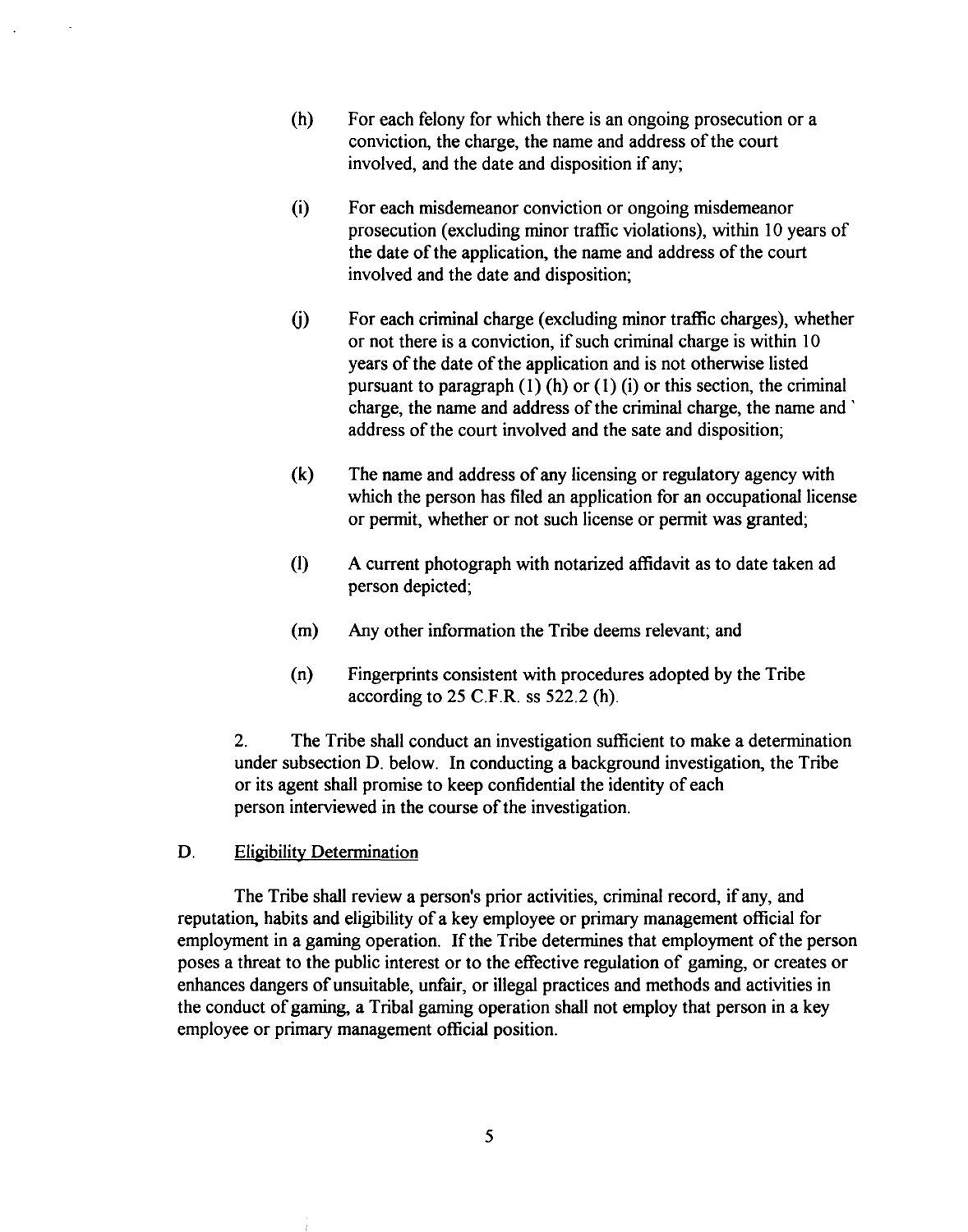E. Procedures for Forwarding Applications and Reports for Key Employees and Primary Management Officials to the National Indian Gaming Commission

> 1. When a key employee or primary management official begins work at a gaming operation authorized by this ordinance, the Tribe shall forward to the National Indian Gaming Commission a completed application for employment and conduct the background investigation and make the determination referred to in subsection D of this section.

**2.** The Tribe shall forward the report referred to in subsection F of this section to the National Indian Gaming Commission within 60 days after an employee begins work or within 60 days of the approval of this ordinance by the Chairman of the National Indian Gaming Commission.

**3.** The gaming operation shall not employ as a key employee or primary management official a person who does not have a license after 90 days.

# F. **Report to the National Indian Gaming Commission**

**1.** Pursuant to the procedures set out in subsection E of this section, the Tribe shall prepare and forward to the National Indian Gaming Commission an investigative report on each background investigation. An investigative report shall include all of the following:

- (a) Steps taken in conducting a background investigation:
- (b) Results obtained;
- (c) Conclusions reached; and
- (d) The basis for those conclusions.

**2.** The Tribe shall submit, with the report, a copy of the eligibility determination made under subsection D of this section.

- **3.** If a license is not issued to an applicant, the Tribe:
	- (a) Shall notify the National Indian Gaming Commission; and
	- (b) May forward copies of its eligibility determination and investigative report (if any) to the National Indian Gaming Commission for inclusion in the Indian Gaming Individuals Records System.

**4.** With respect to key employees and primary management officials, the Tribe shall retain applications for employment and reports (if any) of background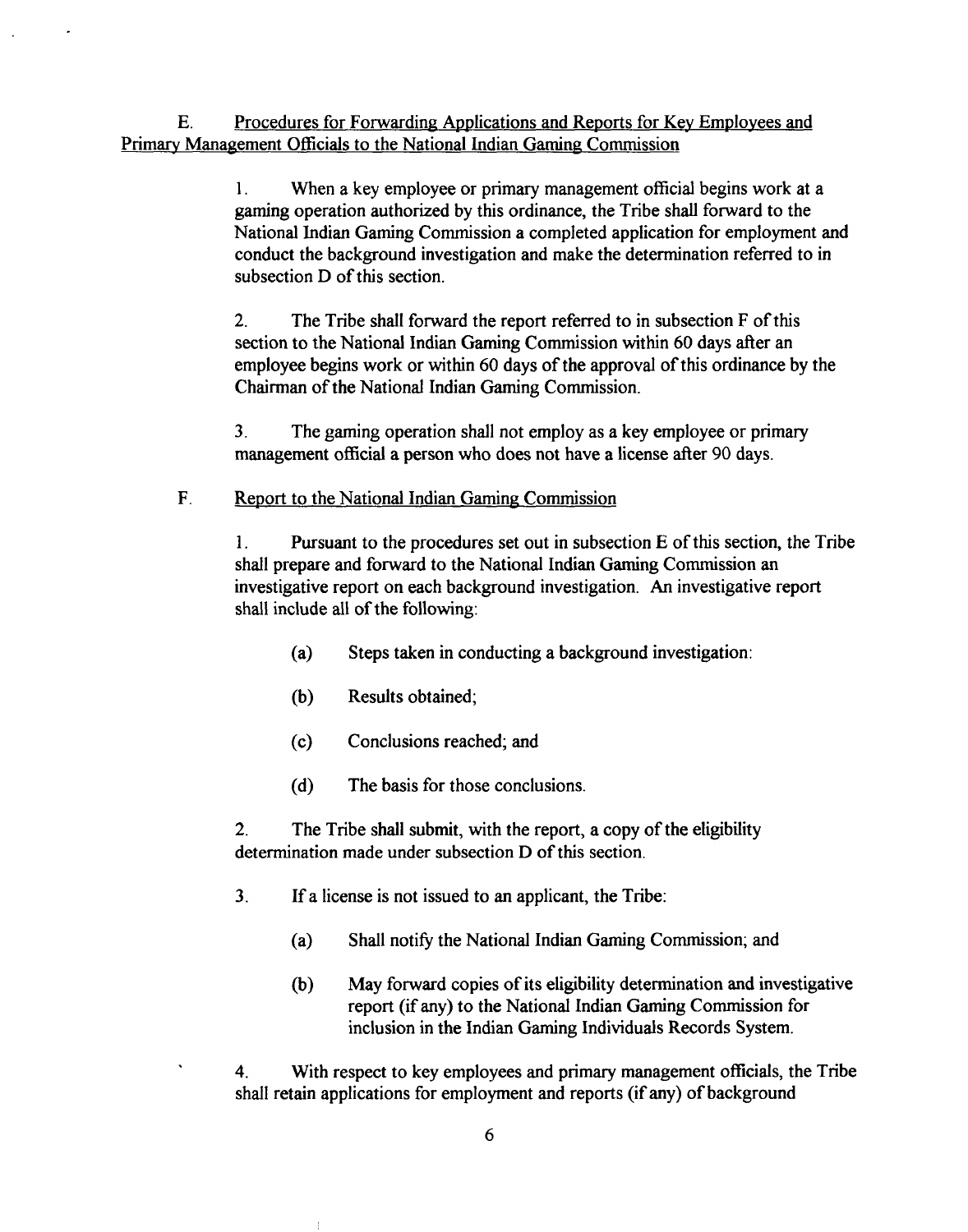investigations for inspection by the Chairman of the National Indian Gaming Commission or his or her designee for no less than three **(3)** years from the date of termination of employment.

# G. Granting a Gaming License

1. If, within a thirty **(30)** day period after the National Indian Gaming Commission receives a report, the National Indian Gaming Commission notifies the tribe that it has no objection to the issuance of a license pursuant to a license application filed by a key employee or a primary management official for whom the Tribe has provided an application and investigative report to the National Indian Gaming Commission, the Tribe may issue a license to such applicant.

**2.** The Tribe shall respond to a request for additional information from the Chairman of the National Indian Gaming Commission concerning a key employee or a primary management official who is the subject of a report. Such a request shall suspend the thirty **(30)** day period under paragraph G. 1. of this section until the chairman of the National Indian Gaming Commission receives the Additional information.

**3.** If, within the thirty **(30)** day period described above, the National Indian Gaming Commission provides the Tribe with a statement itemizing objections to the issuance of a license to a key employee or to a primary management official for whom the Tribe has provided an application and investigative report to the National Indian Gaming Commission, the Tribe shall reconsider the application, taking into account the objections itemized by the National Indian Gaming Commission. The Tribe shall make the final decision to issue a license to such applicant.

# H. License Suspension

1. If, after the issuance of a gaming license, the Tribe receives from the National Indian Gaming Commission reliable information indicating that a key employee or a primary management official is not eligible for employment under subsection D. above, the Tribe shall suspend such license and shall notify in writing the licensee of the suspension and the proposed revocation.

2. The Tribe shall notify the licensee of a time and a place for a hearing on the proposed revocation of a license.

**3.** After a revocation hearing, the Tribe shall decide to revoke or to reinstate a gaming license. The Tribe shall notify the National Indian Gaming Commission of its decision.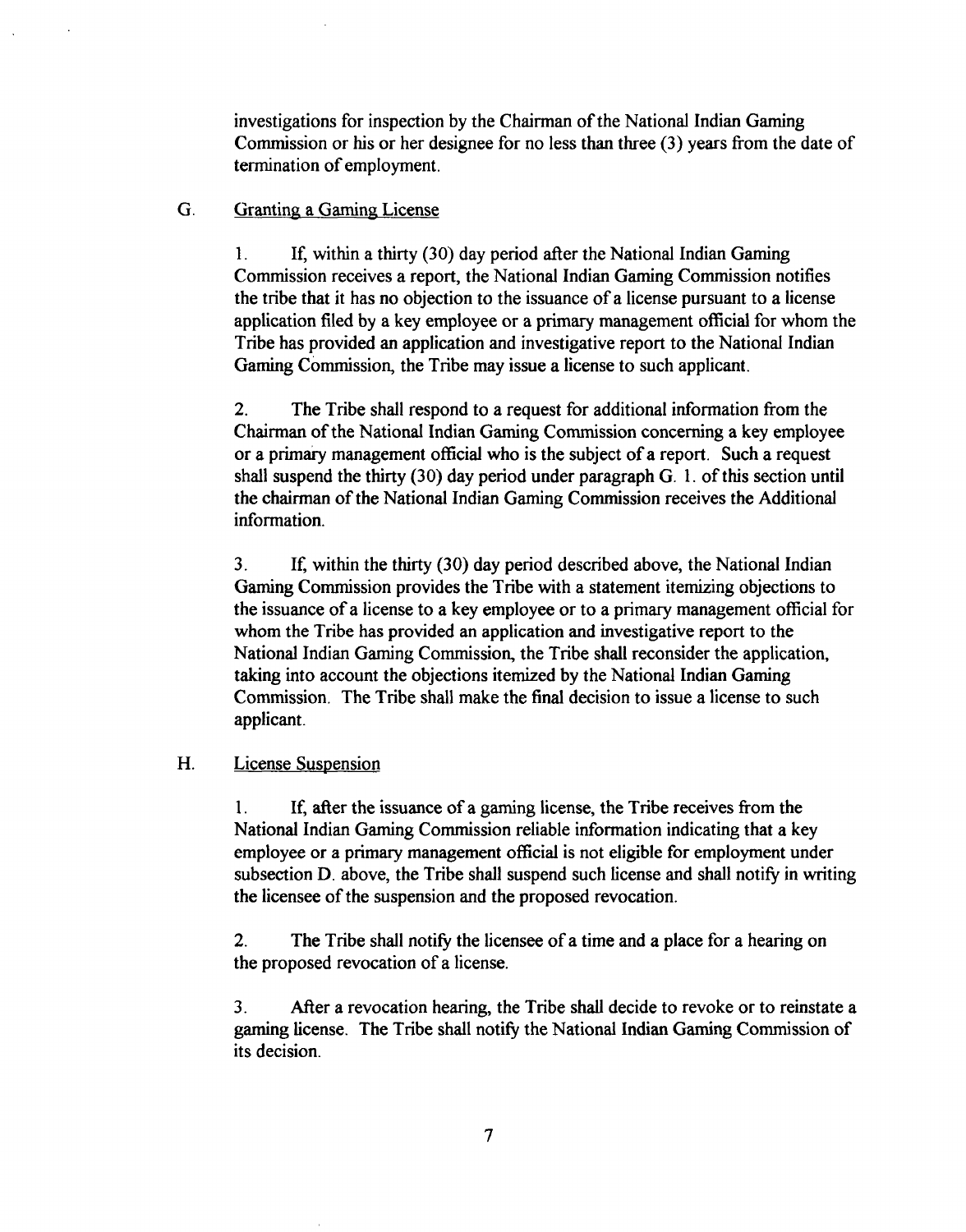#### I. License Locations

The Tribe shall issue a separate license to each place, facility, or location on Indian lands where gaming is conducted under this ordinance.

 $J_{-}$ Repeal

**All** prior gaming ordinances of the Tribe are hereby repealed.

#### 1008. **Gaming Commissioner**

The office of Gaming Commissioner of the Tribe is hereby created. Such officer shall take an oath similar to that of elected officials and be sworn to service.

#### 1009. **Gaming Commissioner Term**

The Gaming Commissioner of the Tribe shall serve a term of four years fiom the date of oath of office.

#### 1010. **Selection of Gaming Commissioner**

At any time when a vacancy occurs in the office of Gaming Commissioner, the office shall be filled by nomination of the Chief and confirmation by the Business Committee. After written nomination by the Chief, the Chairman of the Business Committee shall put the appointment upon the agenda of the next regular or specially called Business Committee meeting and at such meeting, address the selection. The Business Committee shall have thirty (30) days from written nomination to confirm the appointment. Should the Business Committee fail to confirm the nomination by the Chief within the prescribed time period, the Chief shall make another nomination. This process shall continue until a nomination is confirmed. Nothing herein shall require that a Gaming Commissioner be appointed.

#### 1011. **Interim Gaming Commissioner**

An Interim Gaming Commissioner may be selected in the same manner as the Gaming Commissioner anytime a vacancy in the office exists. No person shall serve as Interim Gaming Commissioner more than 60 days before the qualifications of office are met. Should it be determined that the Interim Gaming Commissioner does not meet the qualifications of such office, upon such determination, the term of office shall expire.

### 1012. **Gaming Commissioner Removal**

A Gaming Commissioner may be removed from office at any time upon a vote of no confidence by a majority of the members of the Eastern Shawnee Business Committee in a regular or special meeting.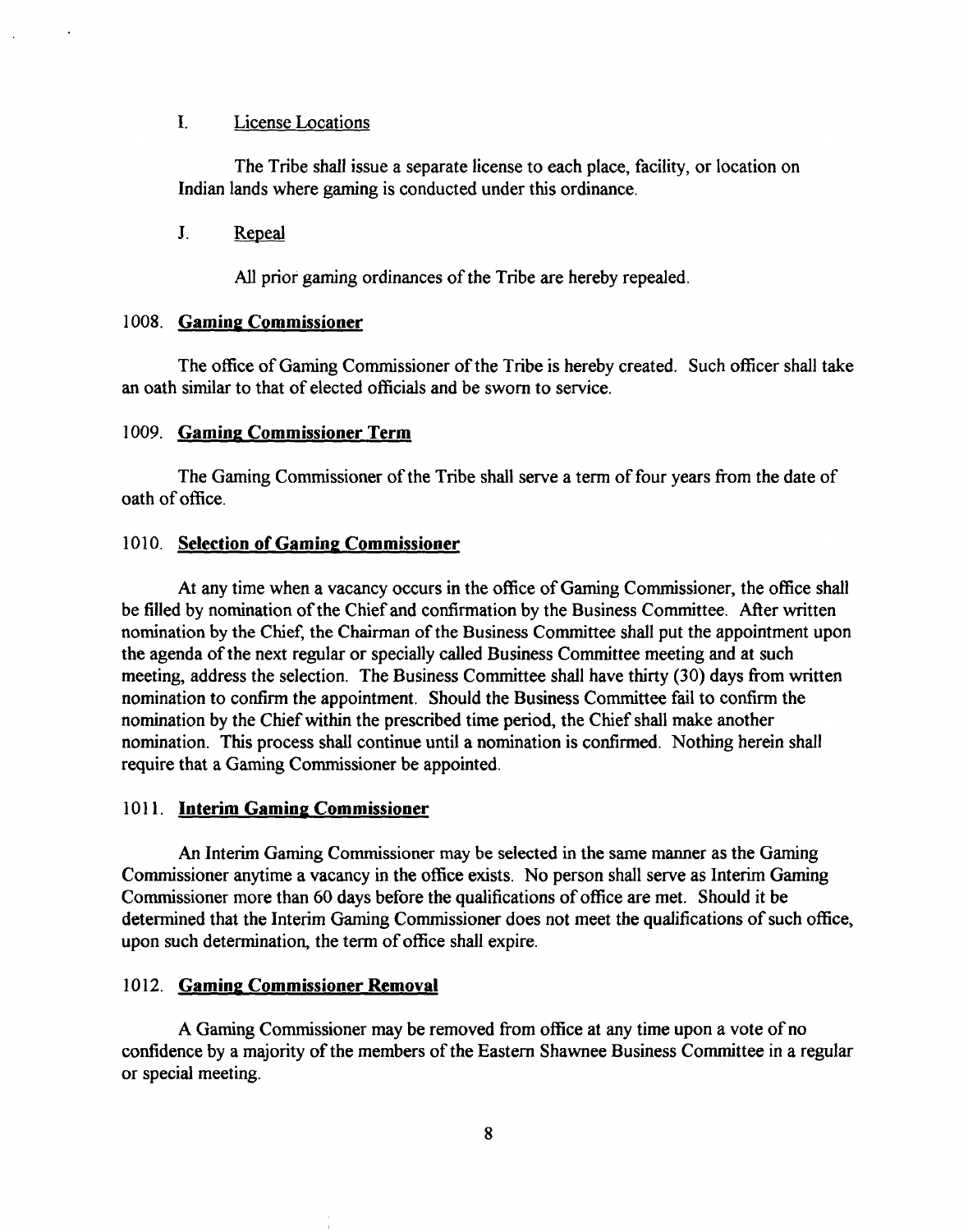# 10 13. **Gamine Commissioner Qualifications**

Prior to any nomination of a Gaming Commissioner for the Tribe by the Chief, such person shall have passed a background investigation, examination and check of the same nature as a key employee of a gaming enterprise pursuant to Section 1007. Nothing in this section shall prohibit a person fiom serving as Interim Gaming Commissioner pending the outcome of key employee review. A person may serve as Interim Gaming Commissioner only until background review is completed. Thereafter, such person shall be nominated for Gaming Commissioner within 30 days or his appointment shall terminate. Should an Interim Gaming Commissioner fail to pass the background review, he shall be deemed immediately terminated ...

# 1014. **Gaming Commissioner Salary**

The Gaming Commissioner or Interim Gaming Commissioner shall be paid a salary set by the Eastern Shawnee Tribal Business Committee, provided that the salary shall not be decreased while the Gaming Commissioner remains in office. Nothing herein prevents decrease of Interim Gaming Commissioner salary or requires that an Interim Gaming Commissioner be paid any salary.

# 1015. Absence of a Gaming Commissioner

In the absence of a Gaming Commissioner or Interim Gaming Commissioner, the Business Committee of the Tribe shall be responsible to perform such duties either by delegation to one or more of its members, one or more of its employees, and/or one or more of its attorneys.

# 1016. Duties and Authority of Gaming Commissioner

The Gaming Commissioner shall be responsible to determine that provisions of the Gaming Code are followed and may exercise any proper power and authority necessary to perform the duties assigned. Such Commissioner shall be responsible to make regulations which shall include but not be limited to:

**A.** Design forms for background checks; and employee applications;

B. Design and describe procedures for conducting background checks;

C. Design and describe procedures to issue Tribal licenses to primary management officials and key employees;

**D.** Design and describe procedures for resolving disputes between the gaming public and the Tribe or the Gaming enterprise management;

- **E.** Designate an agent for service of legal notice; and.
- **F.** Designate a law enforcement agency that will take fingerprints;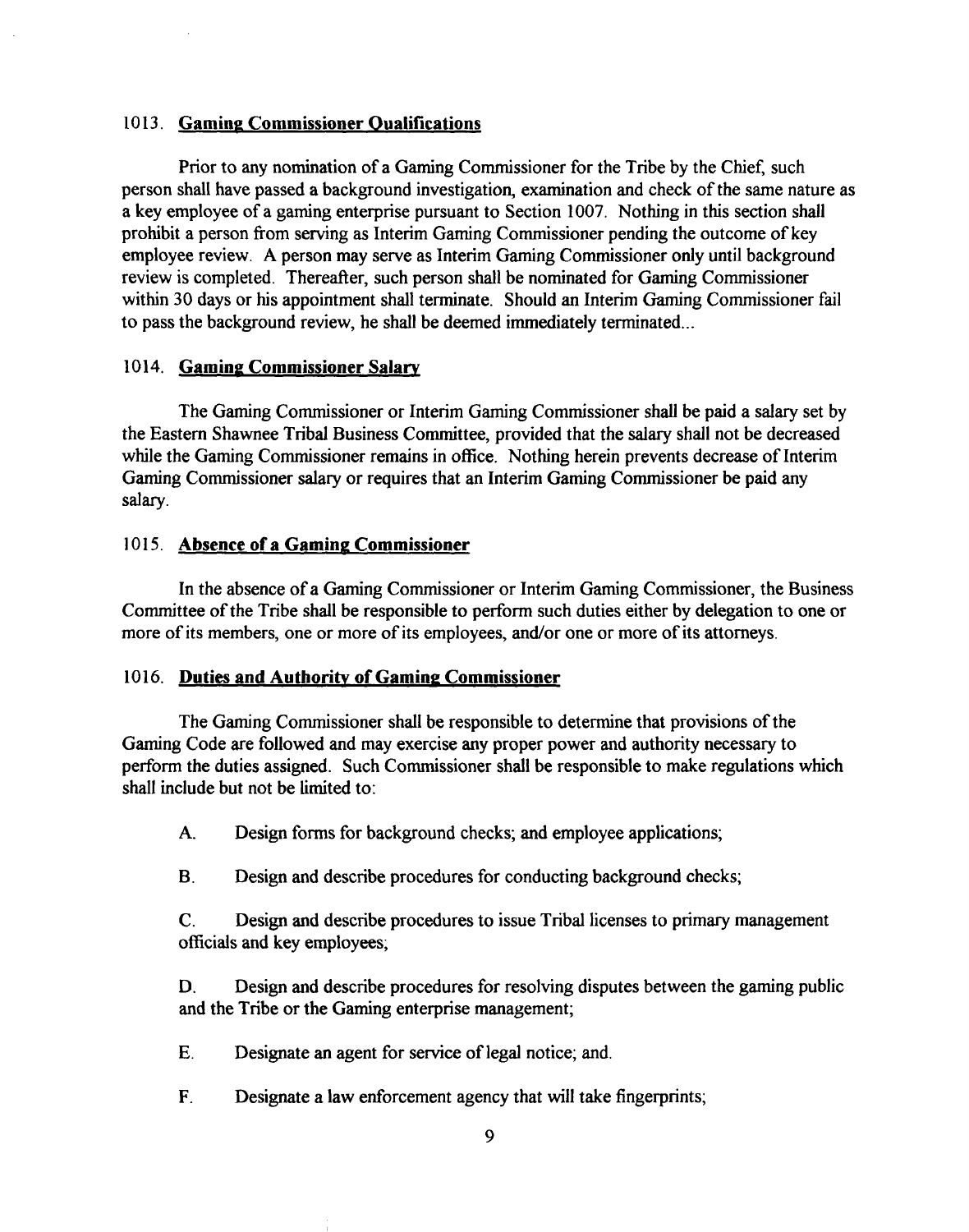G. Design and describe procedures for conducting criminal and credit history and checks;

**H.** Design and describe procedures to prevent theft and insure the integrity of the gaming enterprise;

I. Design and describe procedures for collection of license fees, taxes, other fees and levies as the same relates to the gaming enterprise;

**J.** Supervise collection of all gaming enterprise receipts and the payment of gaming enterprise obligations.

# 10 17. **Regulations**

Any regulations promulgated by the Gaming Commissioner shall have full force and effect fiom the date of issuance, provided however, the Business Committee may by affirmative action repeal, amend and/or enact such regulations. Any regulation enacted by the Business Committee shall not be subject to amendment by the Gaming Commissioner. Nonetheless, the Commissioner may withdraw, replace or amend any regulation that he has made.

# **1018.** Notice of Proposed Regulations

**A.** In adopting, amending or repealing any regulations under this code, the Gaming Commissioner shall give a **minimum** of five (5) days notice of proposed regulations changes to all key employees, primary management officials, and the members of the Business Committee and the Chief.

B. No notice is required for regulation changes made by the Eastern Shawnee Tribal Business Committee.

C. Notice shall be deemed made by regular posting to the address of all persons described herein, by hand delivery fiom the Gaming Commissioner or his designate, or by telephone confirmed facsimile.

# 1019. **Notice of Regulations**

**A. A** copy of all adopted regulations shall be maintained at the Tribal Office and Gaming Enterprise.

B. Copies will be available to the public for copy costs of twenty five cents (\$.25) per page at either location.

# 1020. **Suspension of License or Right to Participate in Gaming**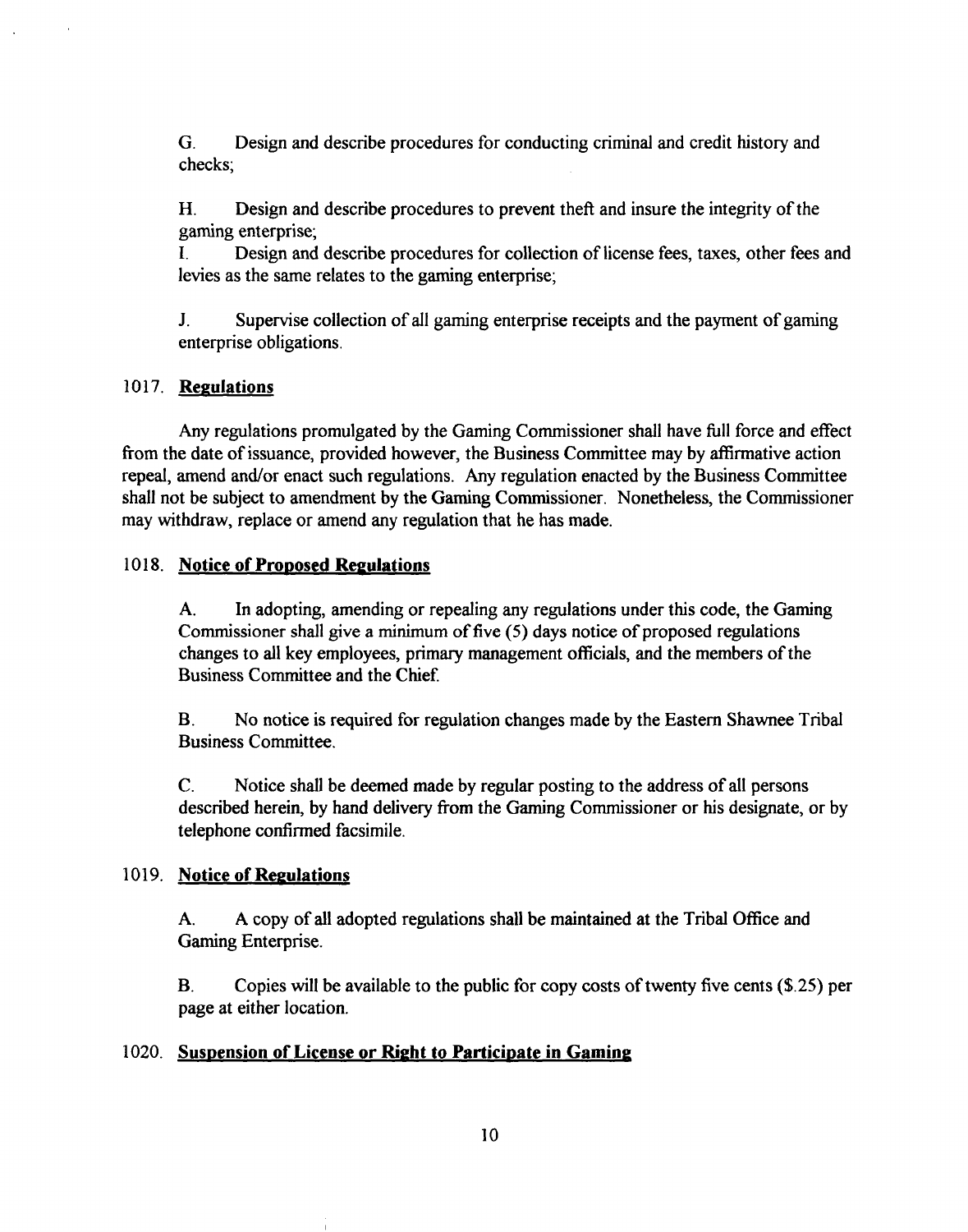The Gaming Commissioner shall have the right to suspend any licensee, employee, or participant in gaming for violation of any Tribal Regulations Tribal Compact, Tribal Ordinance, Federal Regulations or Federal Law. Such suspension shall be for a period of not more than ninety (90) days for licensees and not more than two (2) years for participants in gaming. Prior to any such suspension the person reviewed shall:

**A.** Be given notice of specific facts, concerning the violation alleged. Such allegation shall describe in writing the offense and give ten (10) days prior the any hearing;

**B.** Such notice of proceedings shall be accomplished by regular mail to the last know address and by publicly posting the same within gaming enterprise. Service by mail is not necessary if the Gaming Commissioner has no address for the person or entity;

C. At the hearing, the Gaming Commissioner shall state the Gaming Commissioner's understanding of the facts and allow the person or entity subject to the hearing the opportunity to be heard and present evidence;

**D.** At the hearing the subject shall show cause that specific facts alleged are inaccurate or that special conditions exist which should mitigate suspension;

**E.** Following the hearing, the Gaming Commissioner shall issue in writing an order regarding the subject within seven (7) days, or the matter shall be deemed dismissed. If a suspension order is made, it shall state:

1. The specific violation of law or regulation of the subject, and

**2.** The suspension period imposed stating beginning date and concluding date of suspension.

F. Notice of order shall be accomplished in the same manner as notice of proceedings.

# 1021. **Suspended Persons**

All persons or entities that are subject to the suspension order shall be excluded fiom the gaming enterprise during such suspension. The Gaming Commissioner shall have the authority to direct gaming enterprise security to enforce the exclusion of any person suspended under terms of Section 1022.

# 1022. **Informants**

The Gaming Commissioner may refuse to reveal, at any court proceedings, the identity of any informant.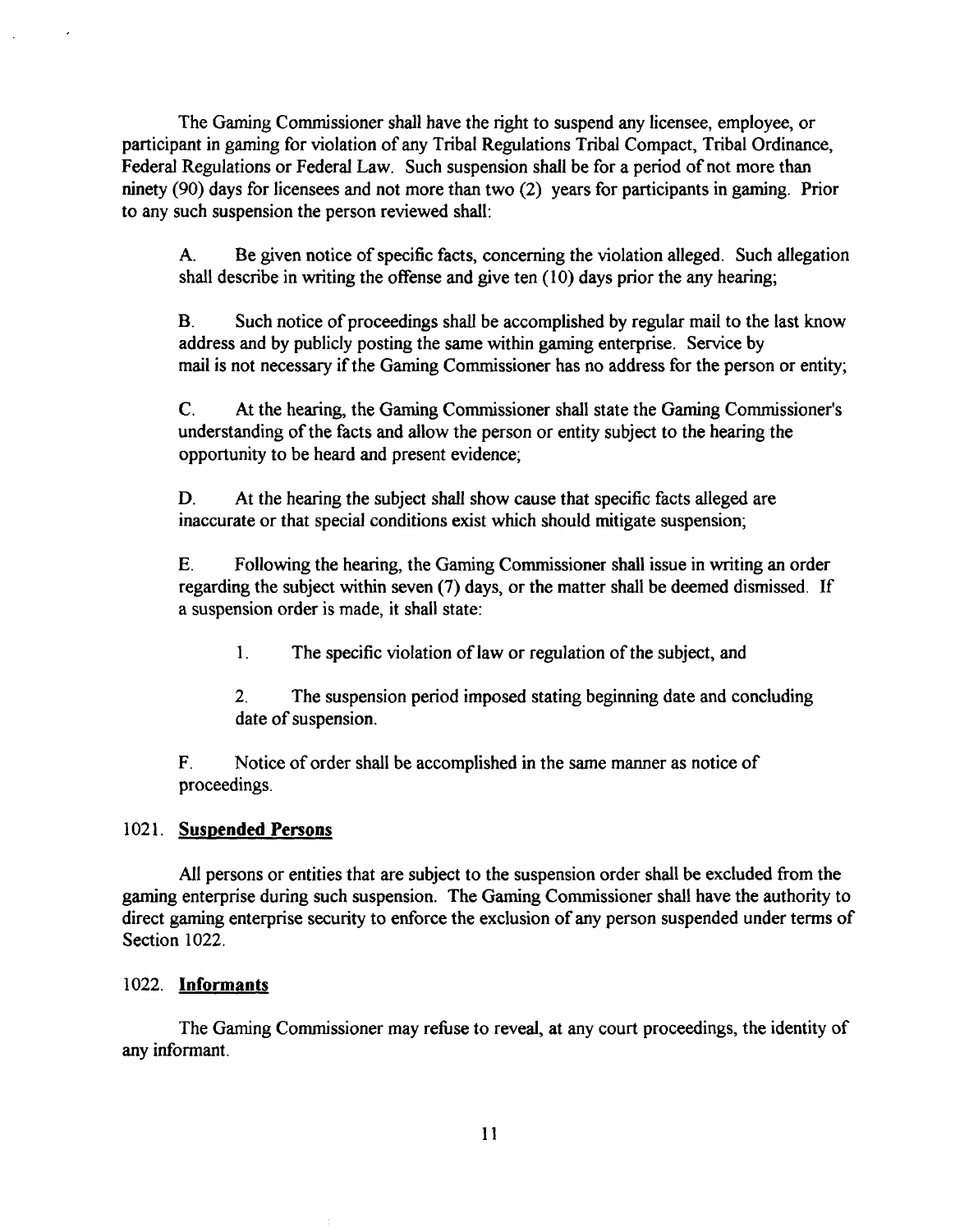# 1023. **Public Hearings**

The Gaming Commissioner shall hold public hearings not less than annually to allow public comment about operation of the gaming enterprise. The manager of any gaming enterprise shall attend such hearings and may be directed by the Gaming Commissioner to respond to questions or explain operations at the Gaming Commissioner's discretion.

#### 1024. Depositions

The Gaming Commissioner shall have authority upon three (3) days written notice to depose any licensee, employee or gaming participant.

# 1025. **Submission of Documents**

Any document, affidavit, return or report fee, instrument or payment required to be filed, delivered or served upon the Gaming Commissioner or Tribe shall be deemed to be properly filed, delivered or served if it is filed , delivered or served as the case may be upon the Gaming Commissioner or the Chairman of the Eastern Shawnee Tribal Business Committee at the Tribal Complex or as the Gaming Commissioner may otherwise direct by regulation.

#### 1026. **Deputy Gaming Commissioners**

The Gaming Commissioner may authorize in the same fashion as a law enforcement officer the issuance of positions of Deputy Commissioner on a temporary, part time and/or full time basis. Any person who is employed full time as a Deputy Gaming Commissioner shall be required to meet the same qualifications as the Gaming Commissioner in accord with Section 1007.

#### 1027. **Salary of Deputy Commissioners**

The salary of the Deputy Gaming Commissioners, if any, shall be subject to the budgeting process of the Eastern Shawnee Tribal Business Committee and shall be established by the Business Committee.

# 1028. **Gross Revenues** Tax

SEE TAX CODE.

# 1029. Disputes with Management

Any gaming enterprise participant or supplier may file a grievance against management with the Gaming Commissioner. The Gaming Commissioner shall establish a time for hearing, give notice to all parties, hold hearing(s) and rule upon the grievance. The ruling of the Gaming Commissioner may be appealed to the Tribal Court if any shall exist or to the Code of Federal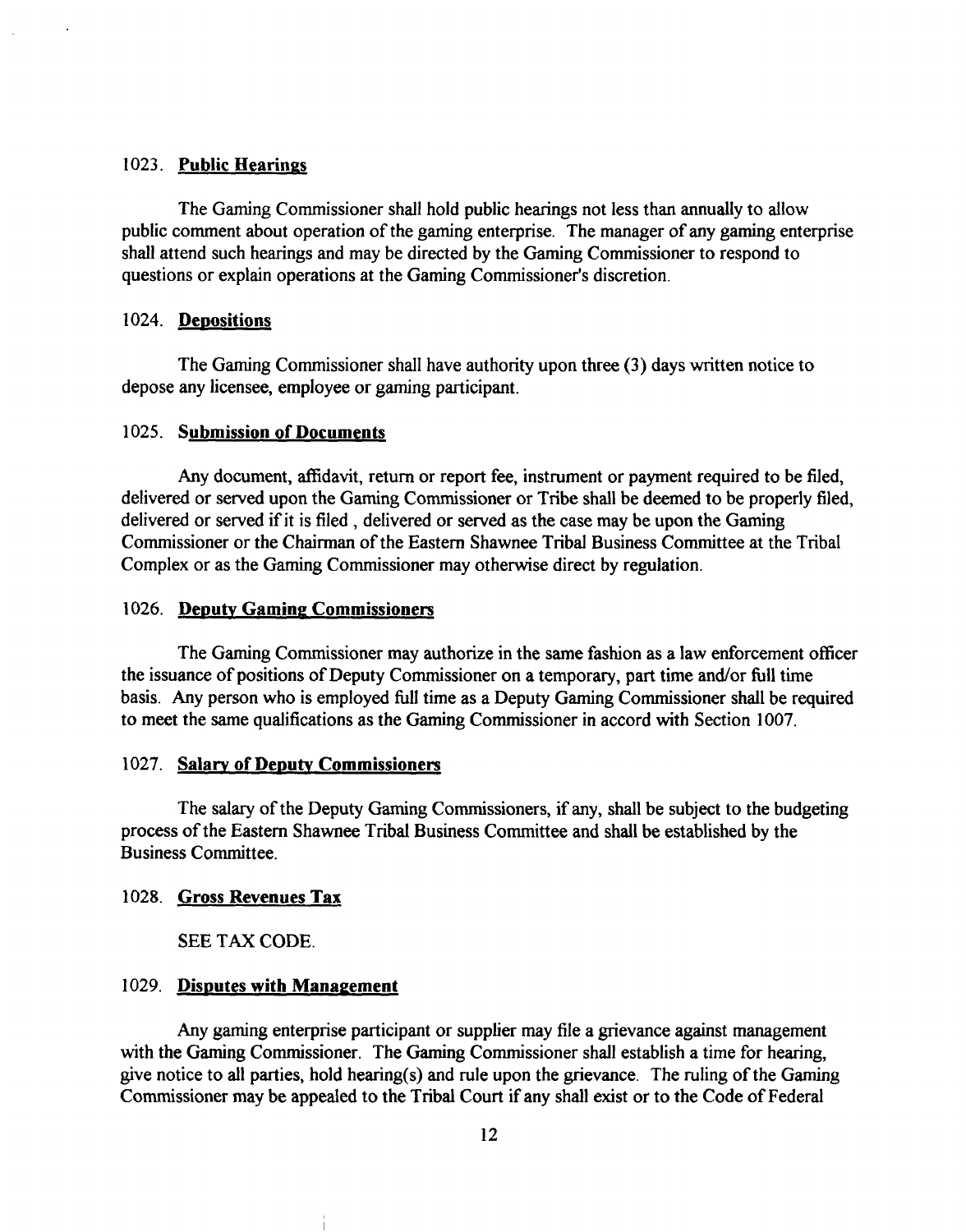Regulations Court of Indian Offenses for the Eastern Shawnee Tribe. This section shall in no way be construed as a waiver of the Tribes sovereign immunity.

# A. Nature of Grievance

Any participant who has been denied benefits of gaming by manager or management, who is injured on the premises due to the fault of manager or management, or has any other claim for relief against management or any supplier who may have a claim for relief may have his grievance against management heard by filing the same with the Gaming Commissioner in writing. If no Gaming Commissioner is Interim Gaming Commissioner exists, the same shall be filed with the Tribal Administrator. The grievance shall describe the date, time and event which gives rise to the grievance and be signed by any legal counsel he may have.

# B. Time for Hearing

The Gaming Commissioner shall set a date for hearing the grievance within ninety (90) days of the filing of the same.

# C. Notice of Hearing

The Gaming Commissioner shall give notice of such hearing together with a copy of the grievance to the manager and management of the gaming enterprise involved in the grievance and give notice of the hearing to the person filing the grievance by regular mail posted not less than ten (10) days in advance of the hearing.

# D. Hearing

At hearing on any grievance, the person filing the same, manager and management shall be entitled to legal counsel. The person filing the grievance must be present for hearing of the same and shall be responsible to present prima facie case for relief before response by the manager is required. The Gaming Commissioner shall be free to question any person present, continue the hearing ffom time to time and conduct independent investigation of facts. Upon conclusion of hearing the Gaming Commissioner shall have forty five (45) days to render a written opinion. In the absence of a written opinion by the Gaming Commissioner within the time specified, the matter shall be deemed dismissed.

# 1030. **Alternative to Hearing Grievance**

The Gaming Commissioner shall at any time prior to decision of any grievance have the authority to suspend proceedings and direct arbitration or mediation of the grievance under such terms as the Gaming Commissioner may direct.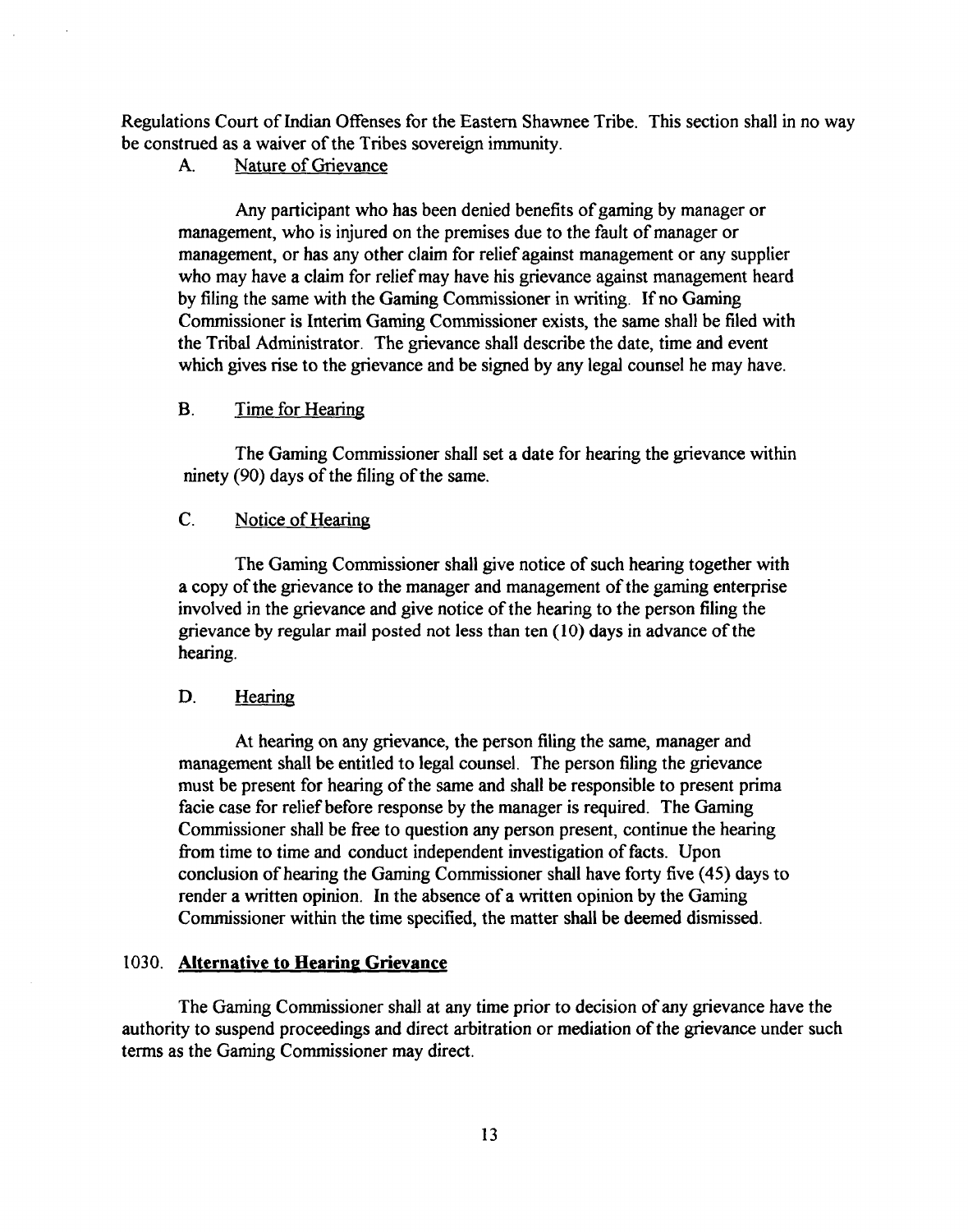# **103 1. Fingerprints**

The Commissioner shall keep the official fingerprint cards for the National Indian Gaming Commission on file in the office of the Commissioner.

**A.** As a part of any employment application, fingerprints shall be given upon the cards issued by the National Indian Gaming Commission.

**B.** To obtain such prints, the Commissioner shall issue card(s) with request for assistance from Code of Federal Regulations (CFR) police officers for the local area. CFR officers shall establish a time and location to take such prints and such law enforcement shall take the prints.

1. Nothing herein shall prevent the Commissioner from making separate arrangements with law enforcement officials outside the local area for fingerprints to be taken outside the local area. Such arrangements to obtain fingerprints shall substantially comport with local procedures involving CFR officers.

C. After fingerprints have been taken, the CFR officers shall send the cards directly to the National Indian Gaming Commission in envelopes with cover letters provided by the Commissioner of the Tribe that includes an affidavit by the officer taking such prints that the prints were taken and posted by law enforcement.

**D.** Fees charged by the National Indian Gaming Commission for processing of fingerprints shall be paid by the Tribe, excepting those individuals and organizations that have posted bonds for such reports

# **1032. Background Checks**

The Commissioner shall request local **CFR** officers perform initial criminal background check for each application for Hall employment.

**A.** The commissioner of the Tribe shall receive the actual printout or a summary of any initial background check which shall identify any felony, criminal history, or crime of moral turpitude that is known by CFR officers. The Commissioner shall be considered a Tribal law enforcement officer for such review.

B. The Commissioner shall review any background check report issued to the Tribe. The Commissioner shall share any information revealed by such checks to the manager of Tribal gaming hall(s) which in the Commissioner's judgment affects the consideration of an individual for employment.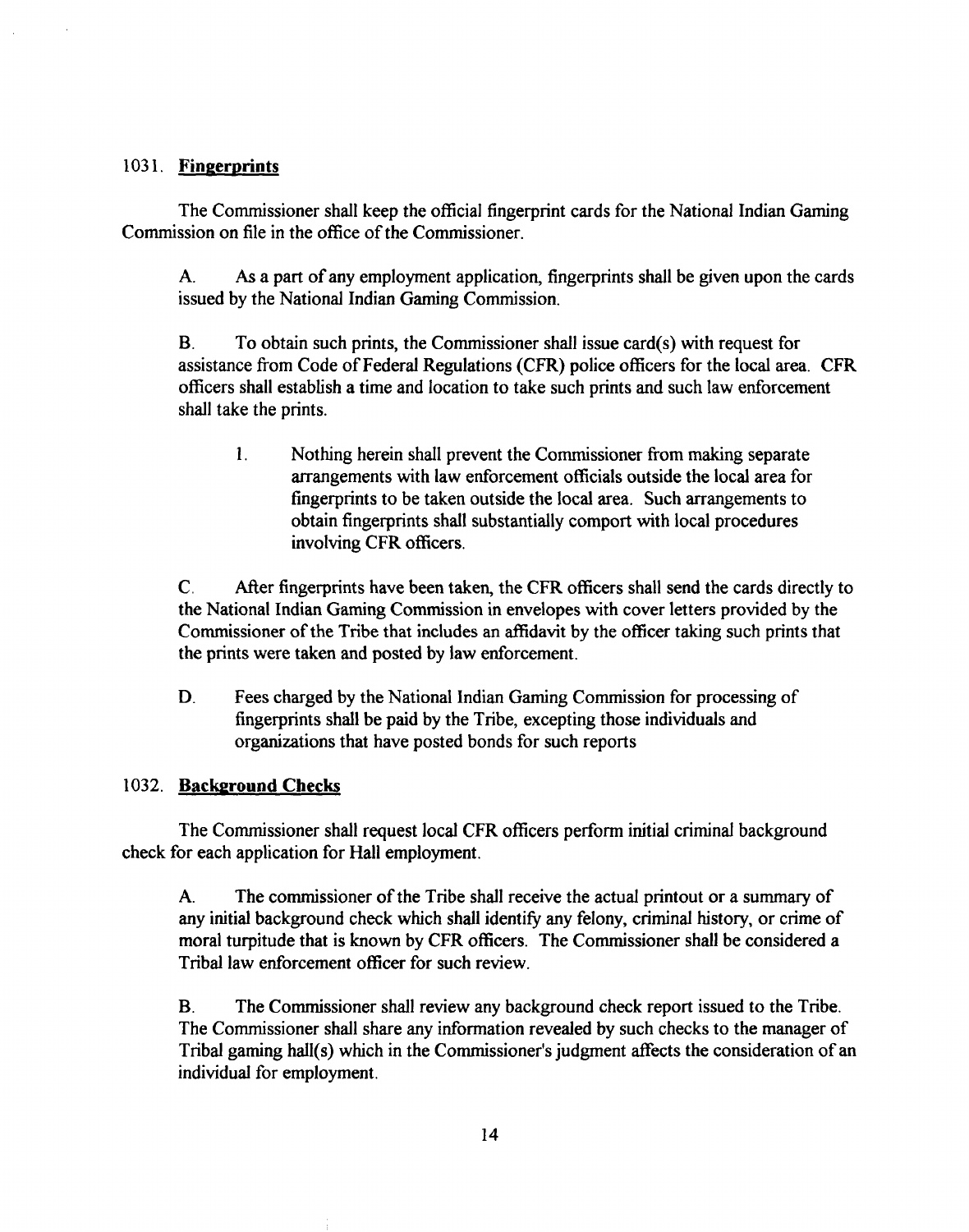C. The Commissioner shall use the results of any background check to perform the lawful duties of Commissioner.

# **1033. Service of Process**

1. The Tribe may be served notice of process for official determination, order, or notice of violation of the Indian Gaming Regulatory Act by the National Indian Gaming Commission or other Federal entity by service upon the Tribal Gaming Commissioner or upon the Chief of the Tribe.

**A.** Nothing herein shall be deemed to waive or impair the Tribe's right to sovereign immunity.

**B.** Nothing herein shall be deemed a grant of jurisdiction or venue for any court to review cases or controversies which such court is not otherwise empowered to review.

11. The Commissioner shall forward fingerprints and information to the National Indian Gaming Commission on all Tribal gaming employees and other persons for whom background checks are required.

**A.** The Commissioner shall request report from the National Indian Gaming Commission which shall include a check through the Federal Bureau of Investigation's National Criminal Information Center.

**B.** Fees charged by the National Indian Gaming Commission for processing such reports shall be paid by the Tribe excepting those individuals and organizations that have posted bonds for such reports.

# **1034. Regulation**

The Tribal Gaming Commissioner shall conduct an appropriate investigation and/or cause to be conducted on key employees and primary management officials.

- **A.** Such procedures shall include as a minimum:
	- 1. Obtain and process fingerprints;
	- **2.** Explanation ofjob description, fitness of individual to perform the job, and explanation of how individual was selected for position;
	- 3. Credit check;